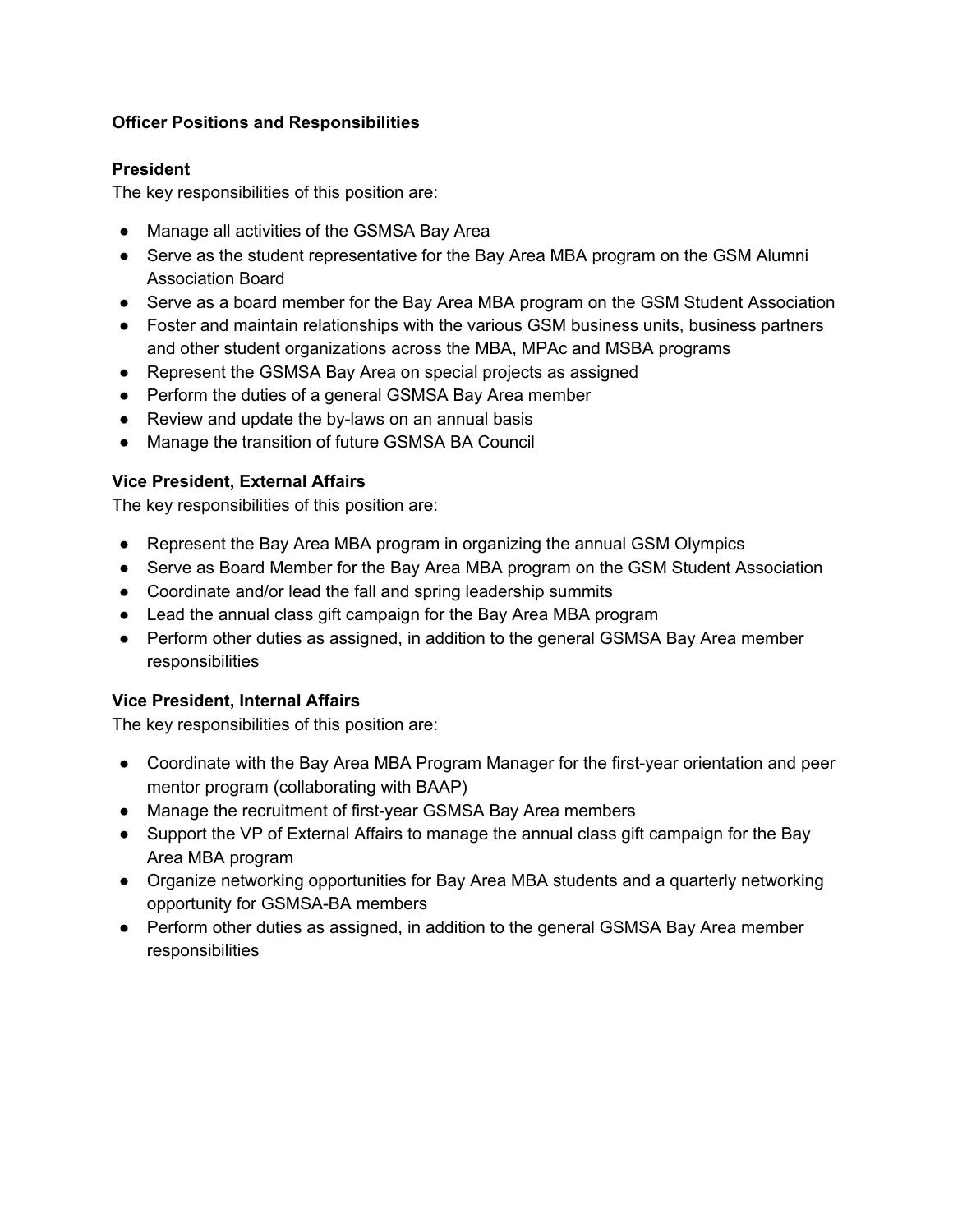## **Director of Academic Affairs**

The key responsibilities of this position are:

- Advocate for balanced and competitive class offerings and schedule for Bay Area MBA students
- Solicit feedback from Bay Area MBA students on class offerings and schedule
- Partner with the MBA Academic Director on any GSM curriculum review and feedback
- Lead the IMP/IMS student feedback loop to ensure capstone requirements are improved for future cohorts
- Perform other duties as assigned, in addition to the general GSMSA Bay Area member responsibilities

#### **Director of Student Affairs**

The key responsibilities of this position are:

- Serve as the main point of contact for Bay Area MBA clubs on on/off boarding and maintenance activities
- Lead the review and approval process for club funding and dues
- Coordinate surveys or other methods to improve the dining experience at the San Ramon campus
- Manage the annual funding request, student program finances, and associated financial reporting requirements to the GSM administration
- Perform other duties as assigned, in addition to the general GSMSA Bay Area member responsibilities

# **Director of Signature Event**

The key responsibilities of this position are:

- Serve as main point of contact for the annual Bay Area MBA signature event
- Recruit a team to effectively plan and execute the event's activities
- Manage all event revenues/expenses and work with the Director of Student Affairs on the annual funding request
- Prepare a report post-event detailing the event's attendance, financials and other important information to satisfy the reporting requirement of the annual funding request
- Perform other duties as assigned, in addition to the general GSMSA Bay Area member responsibilities